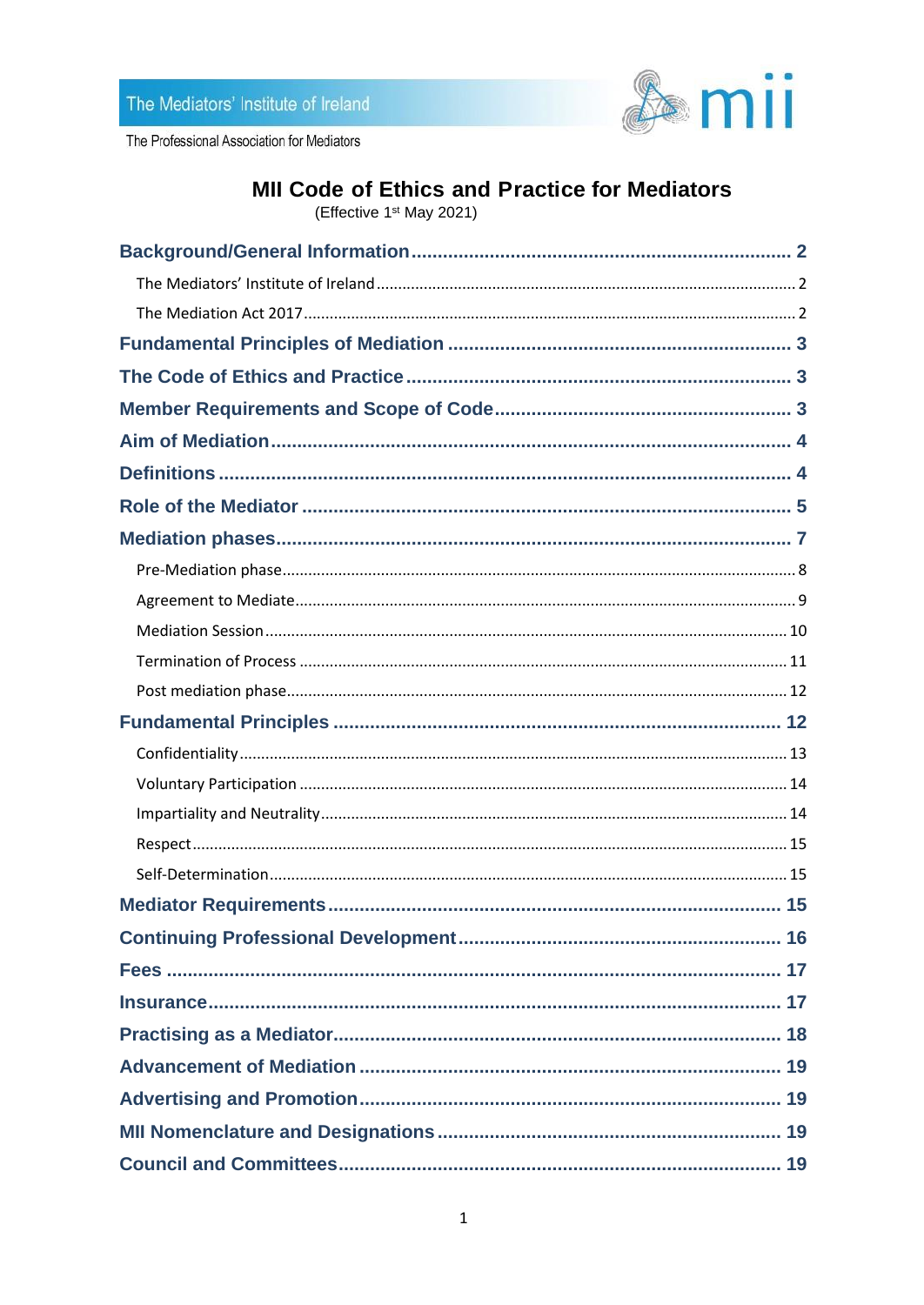Extracts from The Mediation Act 2017 are in *Italics and Bold* with the reference to the specific section after the extract.

# <span id="page-1-1"></span><span id="page-1-0"></span>**Background/General Information**

## The Mediators' Institute of Ireland

- 1. The Mediators' Institute of Ireland (the MII) has been in existence as the professional body of Mediators in Ireland since 1992. It is a not-for-profit organisation which promotes the use of mediation as a process in all areas of dispute/conflict resolution and prevention by ensuring high standards of education, training, ethics and professional practice of mediation and by increasing public awareness of mediation.
- 2. It is unique in that it is the only professional body of Mediators that accredits and supports Mediators from all disciplines. This breadth of professional experience and expertise helps to inform the practice of Mediators from different disciplines thereby improving and expanding the Mediator's skills and helps them to understand and use different models and styles of mediation to the benefit of the Parties.
- 3. The aim of the MII is to continue to strive for best practice in mediation. The Code of Ethics and Practice provides guidance and support for Mediators and clarity for Parties, Clients and Attendees about the Mediation Process and what they should expect of their mediation. A high standard of practice has been adopted and the relevant terms of The Mediation Act 2017 have been interwoven into the Code to provide the statutory fundamental requirements. The requirement of Mediator's practice exceeds the statutory requirements. The MII believes its standards of education, training and ethics are in accordance with International standards.
- 4. We seek not only to support, protect and inform Parties, Clients, Attendees and Mediators but also to ensure the best professional standard of practice to the benefit of all involved in mediation.
- 5. In order to meet this objective, the MII has drawn up this **Code of Ethics and Practice** to provide clear information to those wishing to use mediation as the basis on which the mediation will be conducted and to provide ethical and practical guidance for Mediators in their work.

# <span id="page-1-2"></span>The Mediation Act 2017

6. The practice of mediation in Ireland is subject to the Mediation Act 2017 (the Act) (except where the Act excludes a particular type of mediation) and its provisions must be followed. MII Mediators are obliged to read the Act, to be familiar with it and to refer to it as appropriate. The Code of Ethics and Practice describes the minimum standards that members of the MII are required to meet in their practice. It is provided to assist you with your practice and it sets out both the relevant terms of the Act (which are in *bold and italics* and referenced back to the Act) and the standard of practice required by the MII. If there is a conflict between the Act and the Code, the Act prevails. If you are in doubt about any issue relating to the Act refer back to the Act itself and not its representation in the Code which may have been altered slightly to fit into the Code.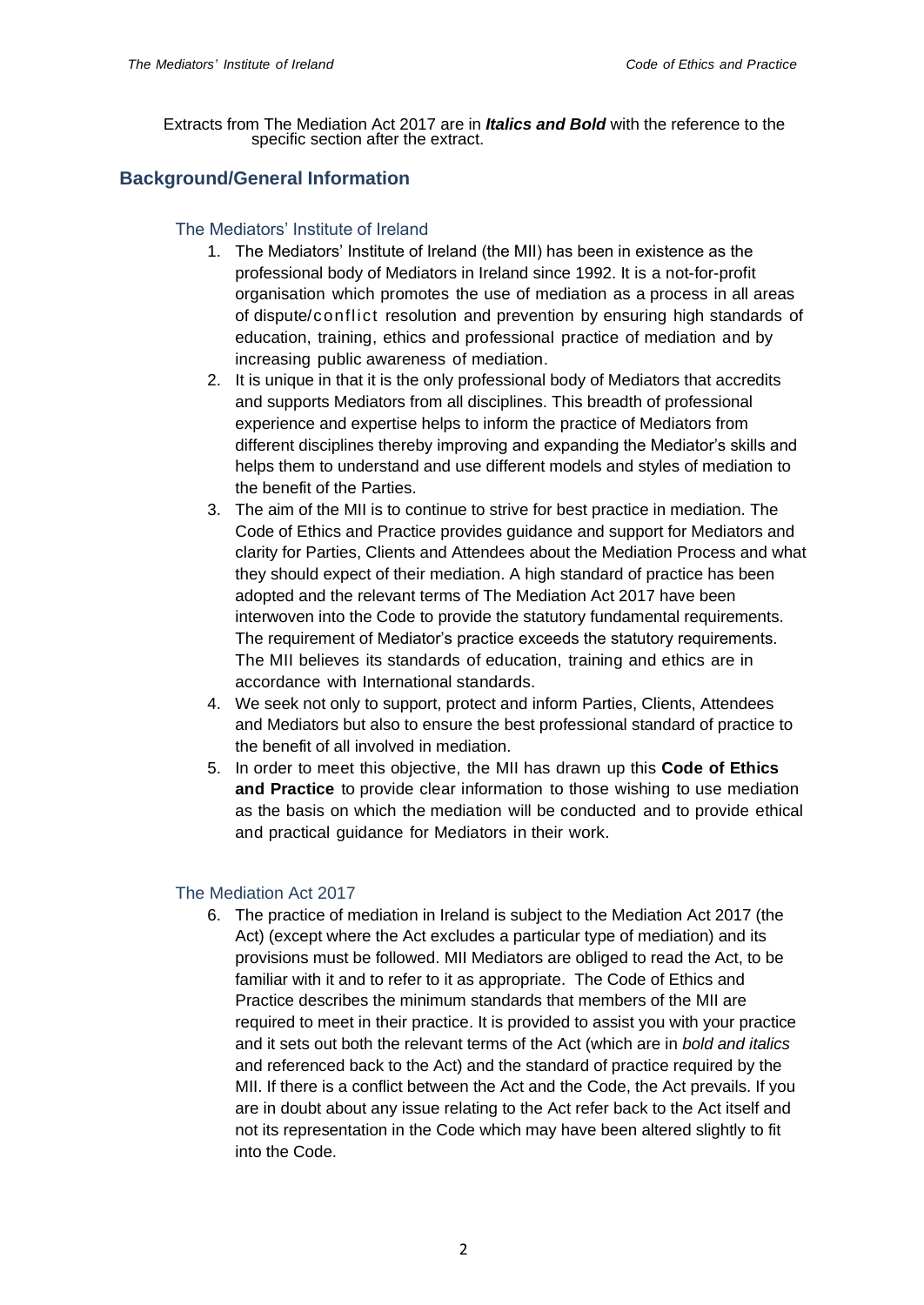# <span id="page-2-0"></span>**Fundamental Principles of Mediation**

- 7. The fundamental principles of mediation are that it is a
	- voluntary process,
	- that confidentiality applies to every stage of the Mediation Process,
	- that the Mediator is and remains impartial and neutral,
	- that the parties have the right of self-determination and to decide on their own solutions rather than having a solution imposed on them.
	- The participants will treat each other and the process with respect.

The fundamental principles are dealt with in more detail below starting at clause 81 below).

# <span id="page-2-1"></span>**The Code of Ethics and Practice**

- 8. The Code applies to all MII Mediators no matter where they mediate, whether in Ireland, internationally or online.
- 9. The Act applies generally to all mediations in Ireland except where the Act is expressly stated not to apply under S3(1). It does not apply to mediations that take place in other jurisdictions.
- 10. The Code is intended to be binding on the Mediator, the Parties, Clients and all participants in and Attendees at any stage of the Mediation Process.
- 11. The provisions of this Code shall apply to a mediation governed by a law, contract or agreement other than the Act and shall be modified as required to take account of the provisions and practice which governs those mediations.(S3(2)).
- 12. If you have any queries about the application or interpretation of the Code you should contact the Chairperson of the MII Ethics and Standards Committee.

# <span id="page-2-2"></span>**Member Requirements and Scope of Code**

- 13. All Advanced, Certified, Associate, General and Trainee members of the MII agree to be bound by the Code of Ethics and Practice. In the event of an issue or complaint arising in relation to a member's alleged breach of this Code, the matter may be subject to disciplinary process in accordance with the MII's Complaints and Disciplinary Code.
- 14. We have attempted to cover as many aspects of mediation and the process as possible in this Code. However, it must be understood that every mediation is unique and its very success depends on its retaining its flexibility. Every Mediator will mediate differently to every other Mediator and will mediate each of their cases differently depending on the type of mediation, the subject matter of the mediation and the interaction of all of the people in the Mediation Session and on their own training and experience.
- 15. It is not possible to cover every scenario and, further, there may be occasions when the particular situation requires a different approach. Although, generally, a mediation will go through some or all of the steps below, some mediations may not allow for that approach or may not allow for the steps to be gone through in that order. It is the Mediator's decision as to how the mediation should proceed taking all of the circumstances into account.
- 16. There are different models, styles, methods and approaches to mediation. There is no single process and no one way to mediate. The Mediator should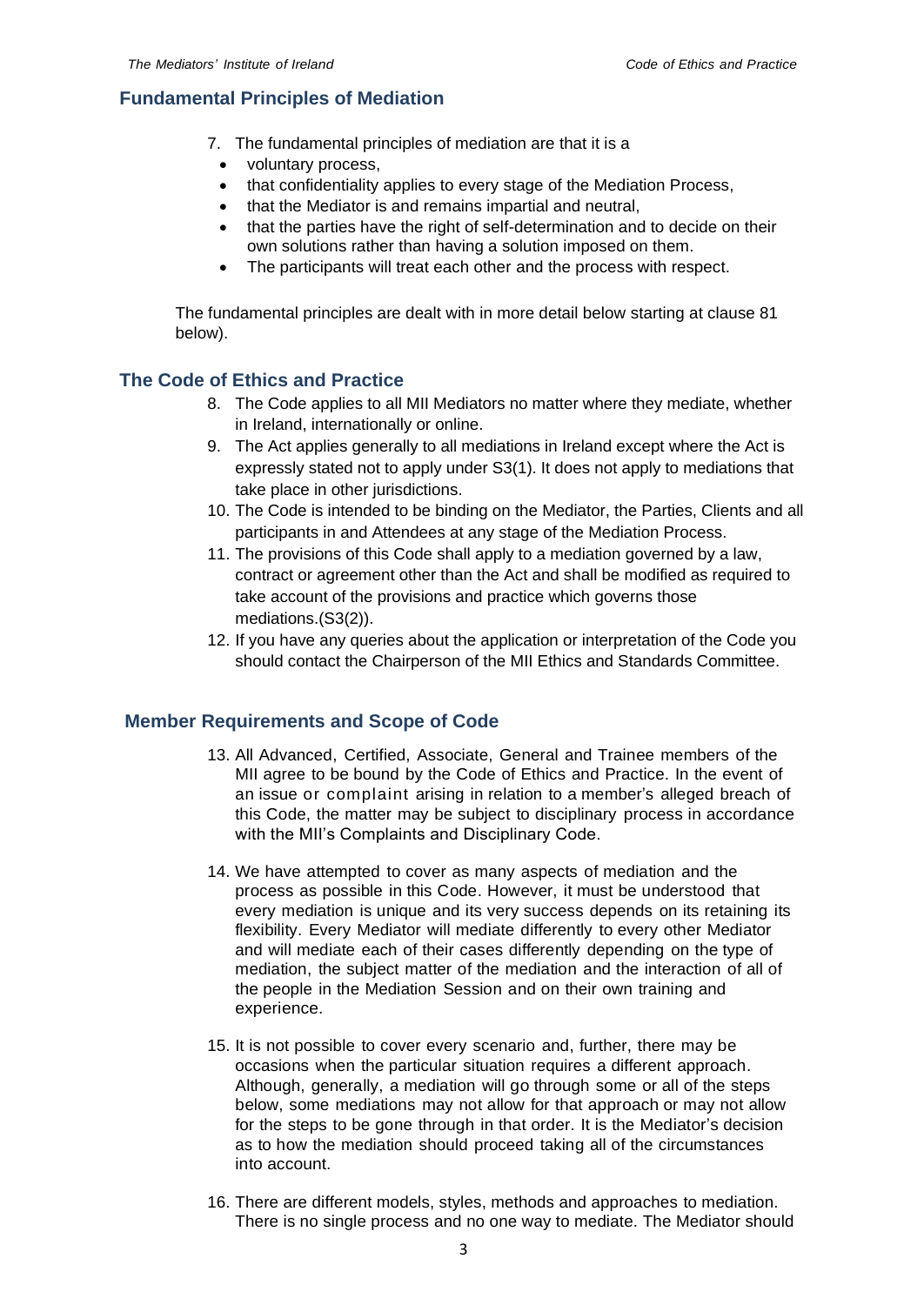adapt the process and remain flexible to meet the needs of the situation or dispute. In the event of an issue or complaint arising in relation to a particular mediation, the entire mediation will be considered in assessing whether there was a breach of this Code of Ethics and Practice.

17. Only Mediators who hold a current MII practising certificate are approved by the MII to mediate. To obtain your first practising certificate you must have carried out a minimum period of basic training and have passed a certified assessment of competence and skills. To obtain a practising certificate for the current year the Mediator must have appropriate professional indemnity insurance or the equivalent; have agreed to be bound by the current MII disciplinary and complaints procedures; have agreed to be bound by the current MII Code of Ethics and Practice; have completed the appropriate Continuing Professional Development requirements and have completed appropriate training on this Code of Ethics and Practice as determined by the MII from time to time.

# <span id="page-3-0"></span>**Aim of Mediation**

18. The aim of mediation is to assist the Clients and / or Parties to prevent or resolve a broad range of disputes or conflicts within a variety of settings and to facilitate improvements to future relationships, where appropriate.

# <span id="page-3-1"></span>**Definitions**

- 19. Mediation is defined by the Mediation Act 2017(the Act) as– *"a confidential, facilitative and voluntary process in which parties to a dispute, with the assistance of a Mediator, attempt to reach a mutually acceptable agreement to resolve the dispute."* **(S2)**
- 20. Mediation is a process in which an impartial and neutral third party facilitates and supports communication and negotiation and promotes voluntary decision-making by the Parties to prevent or resolve a dispute or conflict and to assist them to reach a mutually acceptable solution.
- 21. The Mediation Process is the process which involves the Mediator and starts at the first contact between the Mediator and the Client, Party or the Attendee (whichever is first), and continues through to when the Mediator notifies the Parties in writing that the mediation is at an end in accordance with S18(2) of the Act and continues indefinitely after the mediation has ended to ensure that ongoing contractual provisions including confidentiality stay in force.
- 22. **The Mediator** An accredited MII Mediator holding a current practicing certificate who facilitates the process of mediation whilst acting at all times in accordance with the principles of impartiality, integrity, fairness and confidentiality, with respect for all Parties involved in the mediation. Only Mediators who hold a current MII Practising Certificate are approved to practice by the MII. A list of Mediators holding a current practising certificate can be found on the website [www.themii.ie.](http://www.themii.ie/)
- **23.** A **"mediator" is defined in the Act as** *"a person appointed under an agreement to mediate to assist the parties to the agreement to mediate to reach a mutually acceptable agreement to resolve the*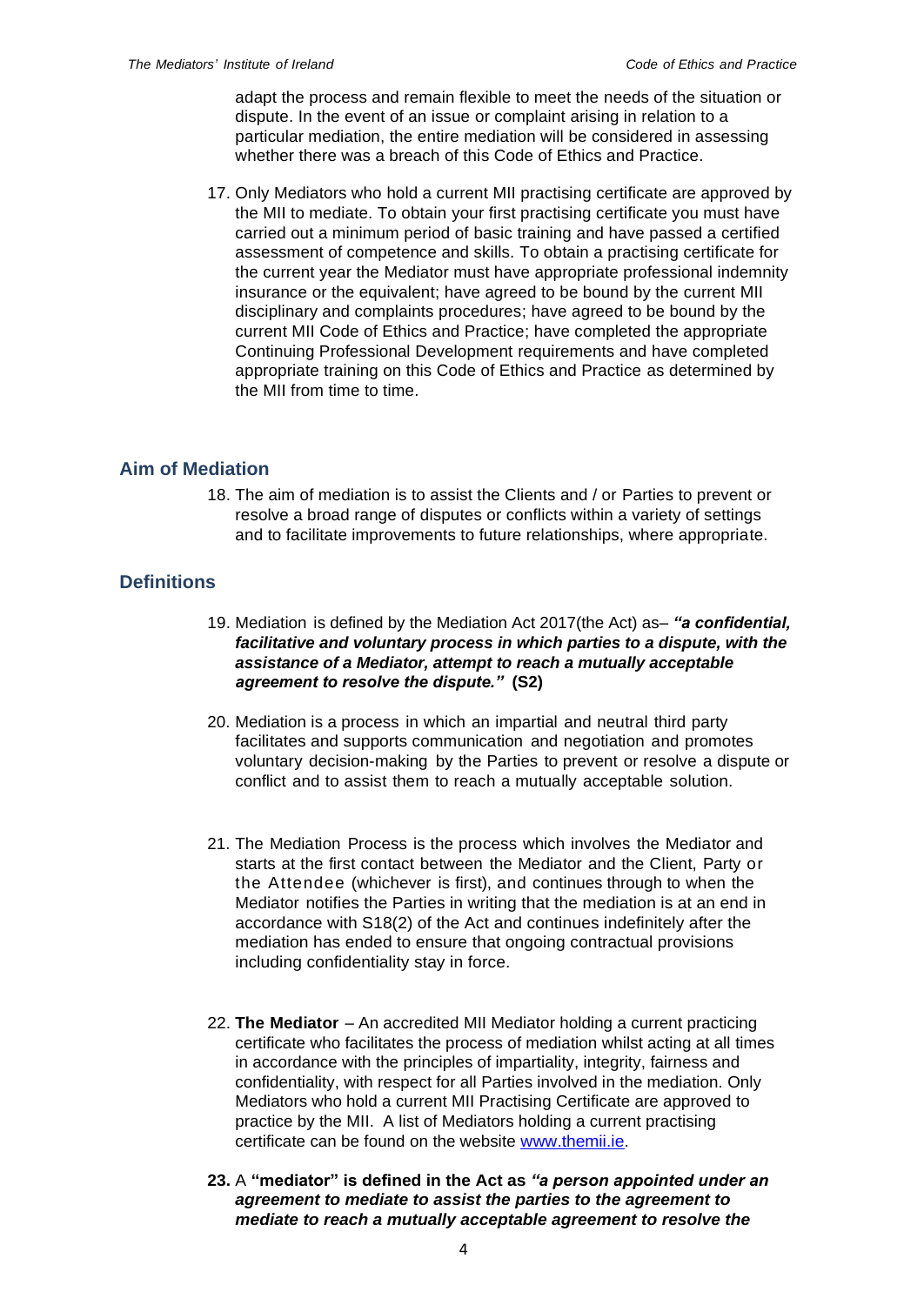#### *dispute the subject of the agreement."* **(S2)**

- **24.** Where two or more MII Mediators work together with the Clients and/ or Parties in a mediation, this Code of Ethics and Practice applies equally to those Mediators. Where a Mediator is co-mediating with another mediator who is not an MII Mediator the MII Mediator must insert a clause into the Agreement to Mediate to say that this Code of Ethics and Practice applies to the mediation and it is intended to be binding on all involved in the mediation. The non MII Mediator may include their own Code of Ethics into the Agreement to Mediate. It must be clear in the Agreement to Mediate which Code applies to which Mediator.
- 25. The Mediator is neither a Judge nor an Arbitrator nor an Adjudicator nor conciliator. The Mediator does not decide or indicate either who is right or who is wrong or decide the outcome(s) of the mediation.
- 26. The Mediator shall not provide the Parties or the Clients with expert advice whether financial, legal or otherwise.
- 27. **The Parties** The parties to a mediation. The party may be an individual, a corporate entity, an organisation or a group of people who are directly involved in the Mediation Process. There may be more than two Parties to a mediation.
- 28. **The Client** The person, commissioning agent, corporate entity, organisation or service provider who arranges, and sometimes pays the costs of, the mediation to take place. The Clients may or may not be a Party and may or may not be directly involved in the mediation process.
- 29. **Client Agreement** If the Mediator is instructed by a Client to act in the mediation, the terms on which the mediation is to take place must be agreed in advance between the Mediator and the Client including details of all fees, methods of payment and the confidentiality of the mediation.
- 30. **An Attendee -** An advisor, expert, a supporter, a representative or other person who is not a Party and who attends within the mediation.
- 31. **A Trainee or Assistant Mediator or Observer -** A person who is learning to become a Mediator or one who wishes to practice in an area of mediation new to them. One of the ways of making Mediators or trainee Mediators more proficient is for them to be present at (but not necessarily taking part in) a mediation and, in particular, at a Mediation Session. Permission must be given by the Parties and the Mediator if a Trainee, Assistant Mediator of Observer wishes to sit in at a Mediation Session. At the beginning of the Mediation Session ground rules in relation to the Trainee or Assistant Mediator or Observer should be agreed and they must sign and be bound by the Agreement to Mediate.

# <span id="page-4-0"></span>**Role of the Mediator**

- 32. The Mediator is responsible for the process of mediation and decides how the mediation process should proceed.
- 33.The Mediator should inform the Parties and the Client, if applicable, at the earliest opportunity, that they intend to conduct the Mediation Process in accordance with the principles and obligations set out in the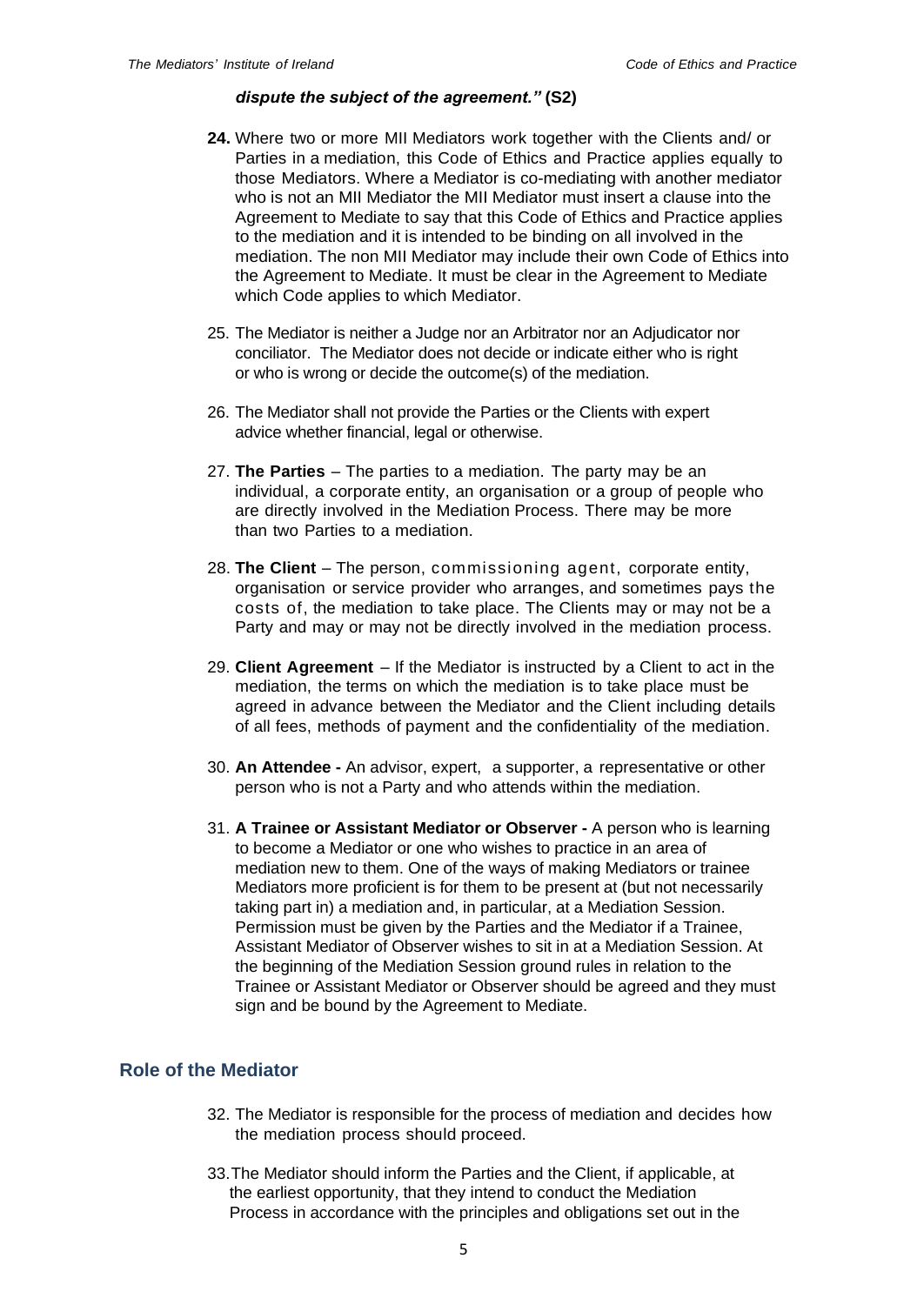Code, They should provide a copy of the Code to the Parties and the Client – this may either be in hard copy of by way of a link to the Code.

- 34. There is no set format for a mediation, and it is up to each Mediator to decide what the Mediation Process should be in each case. In making that decision the Mediator will take account of the general principles and practice of mediation. There may or may not be a pre-mediation meeting, there may be a joint meeting with all of the Parties within or throughout the Mediation Session(s), the Mediation Session (s) may be with the Parties not meeting at all; the Mediation Session may be split into a number of shorter sessions over a period of weeks, months or years or the Mediation Session may last all day or into the night. There may or may not be a review meeting held at some stage after the Mediation Session(s) have terminated.
- 35. The commencement of the Mediation Process may give rise to the Statute of Limitations or other Statutory time limits being suspended in particular circumstances and the onus is on the Parties to seek appropriate advice in relation to this and to make themselves aware of the consequences. It is not the role of the Mediator to advise in relation to Statute of Limitation issues.
- *36.* **Nature & Purpose of Mediation** As soon as practicable after the beginning of the Mediation Process, and as appropriate, the Mediator must provide the Parties and Client with an explanation of the nature, purpose of and the fundamental principles of mediation. This may be provided in writing. The Mediator should also explain how the mediation is to be carried out.

## *37. 8 (1)The mediator shall, prior to the commencement of the mediation –*

*(a)(i) make such enquiry as is reasonable in the circumstances to determine whether he or she may have any actual or potential conflict of interest and* 

*(ii) not act as mediator in that mediation if, following such enquiry, he or she determines that such conflict exists.*

*(b) furnish to the parties the following details of the mediator that are relevant to the mediation in general or that particular mediation*

- *(i) qualifications;*
- *(ii) training and experience;*

*(iii) continuing professional development training,*

*(c) furnish to the parties a copy of any code of practice published or approved under section 9 to which he or she subscribes in so far as mediation is concerned. (S8).*

## 38. *8(2) The mediator shall*

*and* 

*(a)during the course of the mediation, declare to the parties any actual or potential conflict of interest of which he or she becomes aware or ought reasonably to be aware as such conflict arises and, having so declared, shall, unless the parties agree with him or her continuing to act as mediator, cease to act as the mediator.* 

*(b)act with impartiality and integrity and treat the parties fairly (c)complete the mediation as expeditiously as is practicable having regard to the nature of the dispute and the need for the parties to have sufficient time to consider the issues, and*

*(d )ensure that the parties are aware of their rights to obtain*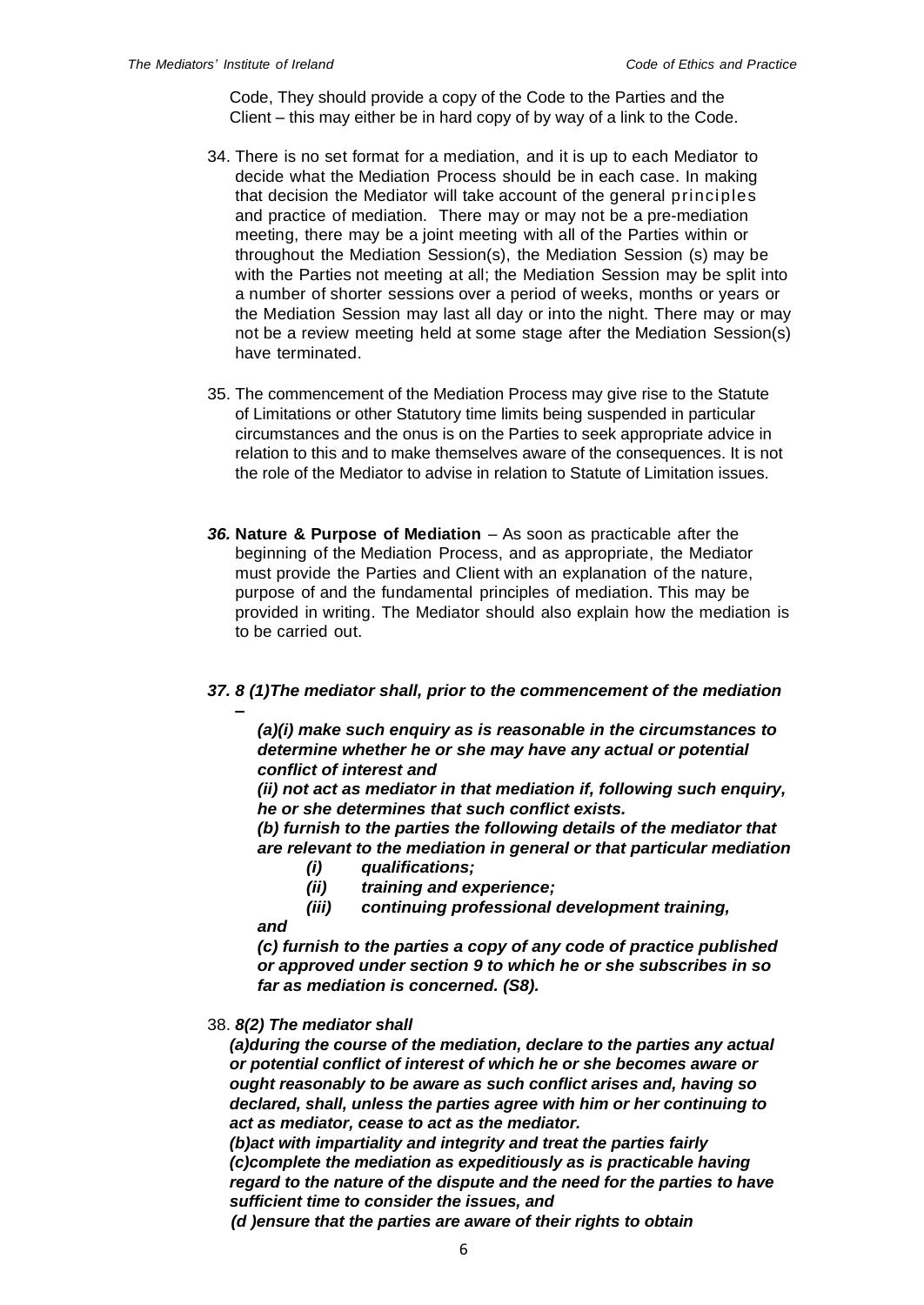*independent advice (including legal advice) prior to signing any mediation settlement.*

*(3)Subject to subsection (4), the outcome of the mediation shall be determined by the mutual agreement of the parties and the mediator shall not make proposals to the parties to resolve the dispute.*

*(4) The Mediator may, at the request of all the parties, make proposals to resolve the dispute, but it shall be for the parties to determine whether to accept such proposals.*

### *39. Mediation (S6)*

- *(6) (1) The parties to a dispute may engage in mediation as a means of attempting to resolve the dispute.*
	- *(2) Participation in mediation shall be voluntary at all times.*

*(3) The fact that proceedings have been issued in relation to the dispute shall not prevent the parties engaging in mediation at any time prior to the resolution of the dispute.*

*(4)A party may –*

**(a)withdraw from the mediation at any time during the mediation,**

*(b)be accompanied to the mediation, and assisted by, a person (including a legal advisor) who is not a party or*

*(c)* **obtain independent legal advice at any time during the mediation.**

*(5) Subject to subsection 4(a), the mediator and the parties shall, having regard to the nature of the dispute, make every reasonable effort to conclude the mediation in an expeditious manner which is likely to minimise costs*

*(6) Subject to subsections (7) and (8) and subject to the confidentiality of the mediation, the mediator may withdraw from the mediation at any time during the mediation by notice in writing given to the parties stating the mediator's general reasons for the withdrawal.*

*(7)A withdrawal under subsection (6) by the mediator from the mediation shall not of itself prevent the mediator from again becoming the mediator in that mediation.*

*(8)Where the mediator withdraws from the mediation under subsection (6), the mediator shall return the fees and costs paid in respect of that portion of time during which the mediator was paid to act as mediator and for which he or she will no longer act as mediator.*

*(9)It is for the parties to determine the outcome of the mediation. (10)The fees and costs of the mediation shall not be contingent on its outcome. (S6)*

## <span id="page-6-0"></span>**Mediation phases**

- *40.* The Mediation Process has three phases Pre-Mediation; Mediation and Post-Mediation.
- 41. The Pre-Mediation Phase starts with the first discussion between the Mediator and a Party or Client (i.e. the start of the Mediation Process) and runs until an Agreement to Mediate is signed by all Parties and the Mediator. This phase may be very short or may take many months.
- 42. The Mediation Phase runs from when the Agreement to Mediate is signed by all Parties and the Mediator, until the Mediator informs the Parties that the mediation is at an end in accordance with S18(2) of the Act.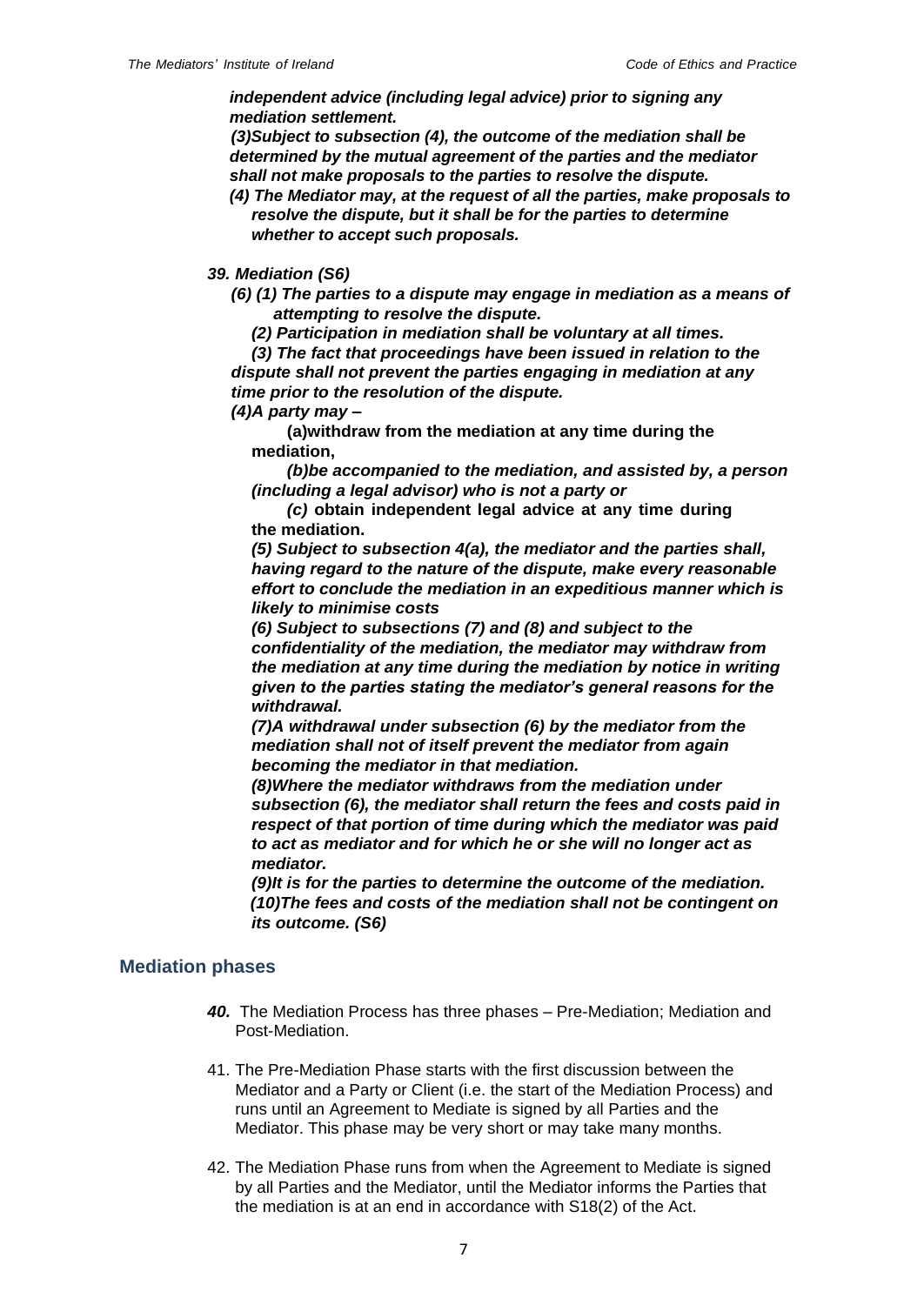- 43. The Post- Mediation Phase starts from when the Mediator informs the Parties that the mediation is at an end in accordance with S18(2) of the Act and continues so long as is necessary for each mediation.
- 44. **Mediation Session** the actual session(s) when the Parties and the Mediator are mediating to assist the Parties to arrive at a mutually acceptable agreement.

## <span id="page-7-0"></span>Pre-Mediation phase

- 45. **Pre-mediation and/or preliminary meeting–** In many mediations a premediation session and / or a preliminary meeting may be held by the Mediator with each of the Parties. Where a pre-mediation meeting is not held, the Mediator should make a note for their file explaining why the meeting has not been held. A pre-mediation meeting may be held some time before the mediation session (e.g. a week) or immediately preceding the Mediation Session. The purpose of the pre-mediation meeting is to allow the Parties an opportunity to tell the Mediator, in confidence, their perspective or version of events and to enable the Mediator to explain the Mediation Process and how it works and to assess whether the matter is a suitable matter for mediation. The terms of the Agreement to Mediate should also be explained at this meeting if this has not already happened or if the agreement has not already been signed.
- 46. **Providing Information** *The Mediator shall, prior to the commencement of the mediation…(c) furnish to the parties a copy of any code of practice published or approved under S9 to which he or she subscribes in so far as mediation is concerned.*  **S8(1)(c).**
- 47. To protect the integrity of the process all Attendees at the Mediation must be named in, and sign, the Agreement to Mediate. The name, address and relationship of each Attendee to the Party with whom they are appearing should be stated in the Agreement to Mediate. An office or workplace address may be used rather than a home address.
- 48. The Mediator will agree with the Parties and the other Attendees to the Mediation the ground rules in relation to the Attendees' involvement in the Mediation.
- 49. **Conflict of Interest** –*The mediator shall, prior to the commencement of the mediation…(a)(i) make such enquiry as is reasonable in the circumstances to determine whether he or she may have any actual or potential conflict of interest and (ii) not act as mediator in that mediation if, following such enquiry, he or she determines that such conflict exists***. (S8(1)(a)).**
- 50. If the Mediator is unsure as to whether a conflict of interest exists, they should contact their practice consultant/supervisor or the Chairperson of The MII Ethics and Standards Committee.
- 51. If the Mediator or one of the Parties believes that a conflict of interest might exist or might be perceived to exist, the Mediator together with the Parties must discuss whether it is appropriate for the Mediator to continue their involvement.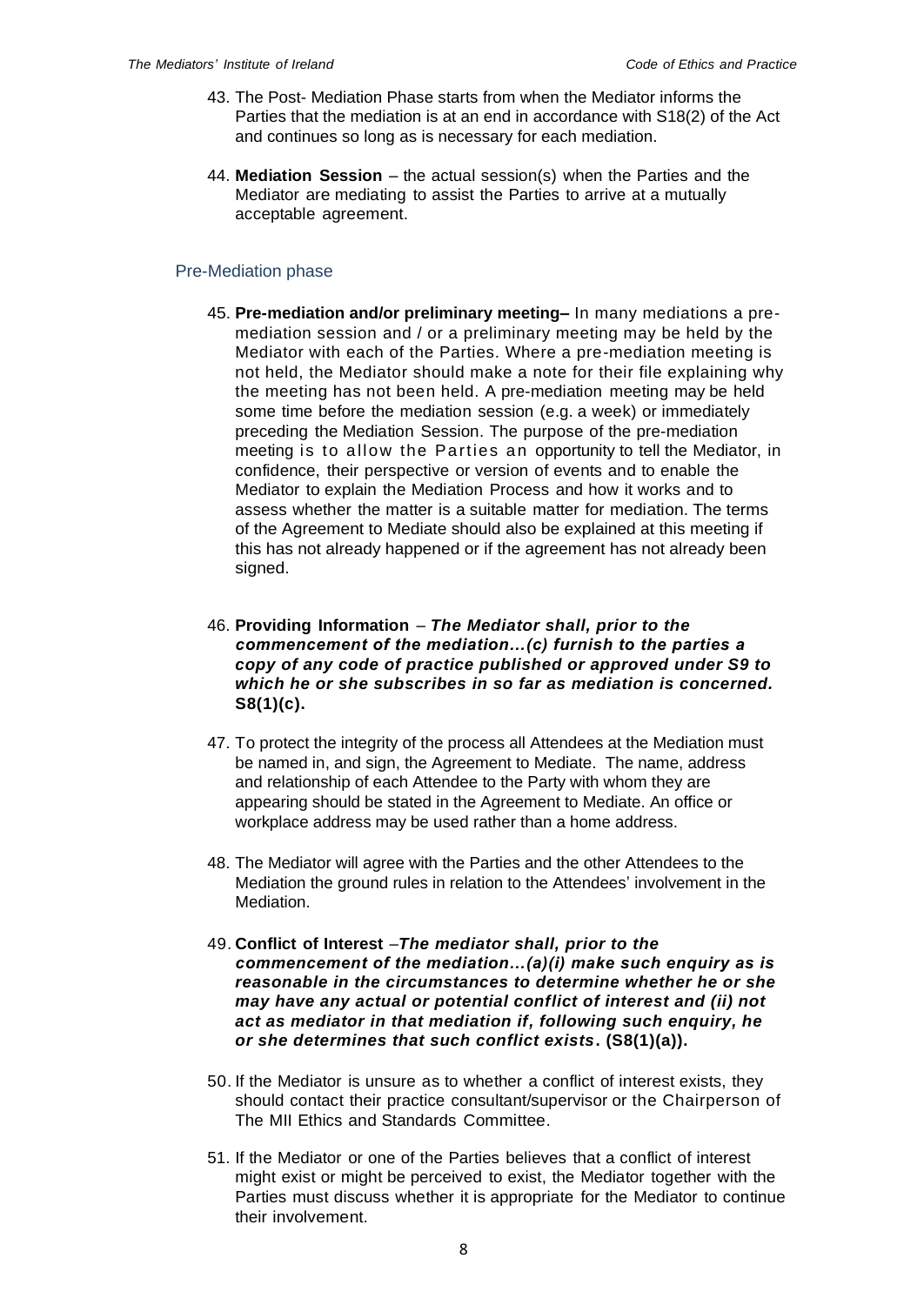### <span id="page-8-0"></span>Agreement to Mediate

- *52. (S7)– Prior to the commencement of the mediation, the parties and the proposed mediator shall prepare and sign a document (in this Act referred to as an "agreement to mediate") appointing the mediator and containing the following information:* 
	- *(a) the manner in which the mediation is to be conducted;*
	- *(b) the manner in which the fees and costs of the mediation will be paid;*
	- *(c) the place and time at which the mediation is to be conducted;*
	- *(d) the fact that the mediation is to be conducted in a confidential manner;*
	- *(e) the right of each of the parties to seek legal advice;*
	- *(f) subject to section 6(6) the manner in which the mediation may be terminated;*
	- *(g) such other terms (if any) as may be agreed between the parties and the mediator.*
- 53. The Mediator is advised to prepare a check list of all items they should inform the Parties and/ or the Client of prior to the signing of the Agreement to Mediate and to note for their file the completion of the items on the check list.
- 54. The Agreement to Mediate is a legally-binding contract and the Mediator must clearly explain the obligations that Parties and other signatories are agreeing to before they sign the Agreement to Mediate. The Parties must be given an opportunity to take independent legal advice on the terms of the Agreement to Mediate.
- 55. The Agreement to Mediate will be signed by all Parties and any Attendees before the Mediation Session commences. All are bound by the same confidentiality provisions and must be a party to and sign the Agreement to Mediate. Ground rules relating to their participation in the Mediation Process should be agreed at the start of the Mediation Session.
- 56. There may be exceptional circumstances when the Mediator is not able to get the Parties to enter a written Agreement to Mediate and in that event the Mediator will explain the requirements of the Act as per Clause 52 above and will confirm those provisions as soon as practicable in writing to the Party. The Mediator will note on their file the reason why they could not comply with the provisions of the Act.
- 57. Apart from the terms to be included in accordance with the Act as set out at Clause 55 above the Agreement to Mediate must also include (a) agreement that the Mediator, the Parties and the Clients, if applicable, will abide by The MII Code of Ethics & Practice and (b) the fact that a Mediation Settlement shall have effect as a contract between the Parties to the settlement except where it is expressly stated to have no legal force until it is incorporated into a formal legal agreement or contract to be signed by the Parties. (11(2)).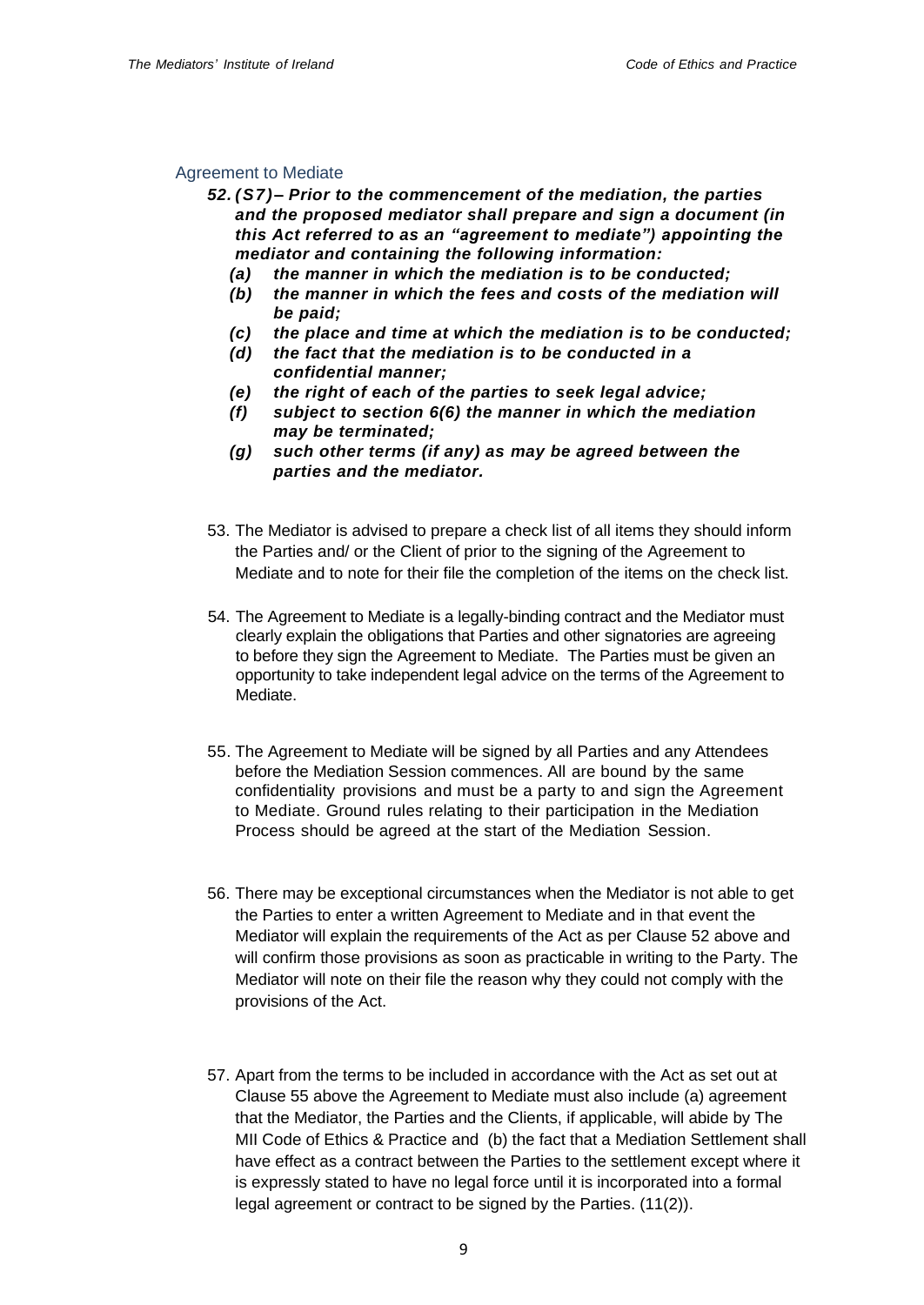- 58. The Agreement to Mediate and any agreements made between the Parties and with the Mediator within the Mediation Process will last after the Mediation Process has finished unless otherwise agreed.
- 59. Where there is to be a Review meeting in the Post–Mediation phase a new Agreement to Mediate should be entered into to relate to the review meeting unless the Mediator has provided for this in the Agreement to Mediate or in the Mediation Settlement.

## <span id="page-9-0"></span>Mediation Session

- 60. Before the Mediation Session the Mediator will agree with the Parties who will attend the Mediation and what role the non-parties will have within the process.
- 61. *A party may be accompanied to the mediation and assisted by a person (including a legal advisor) who is not a party"* **(6(4)(b)**.
- 62. A Party may bring an advisor, expert supporter and / or representative and permission to do so, in general, cannot be refused. However, the Mediator may refuse a particular person from attending provided that they have good reason for so doing. The other Party must be informed in good time of who is going to be at the mediation to give them sufficient time to bring their own Attendee if they so wish. The Mediator must have the right to decide who attends the mediation. The Mediator is aware of the rights of the Parties under the Act to have someone attend and assist but they must be able to disallow particular people if they believe that that person is not appropriate.
- 63. If either Party objects to a person whom the other Party wishes to attend the Mediation the Mediator will decide, having discussed the matter with both Parties.
- *64.* **Advice from Professionals** The Parties are free to take whatever advice they require before and during the mediation, and, in particular, before coming to a Mediation Settlement, and the Mediator will allow time for this if requested. The onus is on the Parties and not on the Mediator to ask for time for this to happen.
- *65. A party may …(b) be accompanied to the mediation and assisted by, a person (including a legal advisor) who is not a party or (c) may obtain independent legal advice at any time during the mediation. (S6(4))*
- *66. The mediator shall …(d) ensure that the parties are aware of their rights to each obtain independent advice (including legal advice) prior to signing any mediation settlement* **(S8(2)(d)).**
- 67. Mediation Settlement means *"an agreement in writing reached by the parties to a dispute during the course of a mediation and signed by the parties and the mediator."* (S2(1)). It sets out the terms on which the Parties have reached agreement during the mediation. A Mediation Settlement can be interim, partial or a complete agreement. It must be in writing. It is legally-binding.
- 68. **Agreement to Mediate and Mediation Settlement** These agreements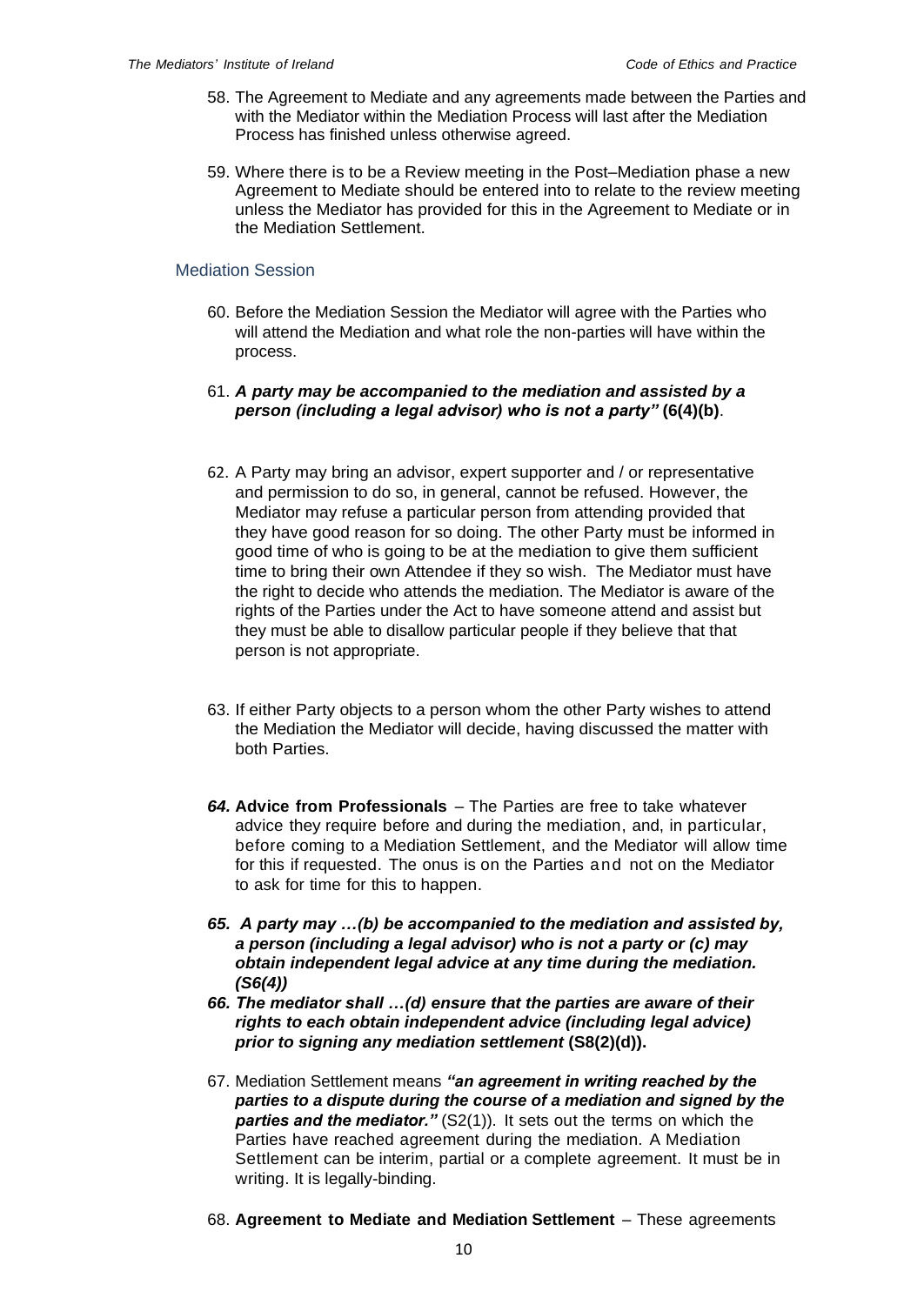are confidential to the signatories. The Parties to them may have to use the Agreement(s) to enforce a term of the agreement or to seek redress in the event of a breach of the Agreement(s). In that event the confidentiality over the Agreement is waived except as required by law [S10(2)(a)]. Confidentiality will also be waived in the event of a complaint or claim being made against the Mediator.[S10 (2) (e)]

- 69. The Parties may agree that some or all terms of their Agreement to Mediate or Mediation Settlement or Memorandum of Understanding can be disclosed and to whom. In the event of a dispute as to what information is to remain confidential and what may be disclosed the Parties may go back to mediation to enable agreement to be reached.
- *70.* A Memorandum of Understanding should be used if the Parties do not wish to enter into a legally-binding agreement and it should state that the terms are not legally-binding.
- 71. A non-binding work plan, behavioural plan or other informal plan agreed by the Parties may be attached either to a Mediation Settlement (but not be legally binding) or to a Memorandum of Understanding.
- 72. The Parties may come to a non-binding accord and may not wish to have anything in writing recording the terms of the accord or may not wish to exchange a document recording their accord. In that event the Mediator shall make a note of the terms of the non-binding accord and stating that the Parties did not wish to have the accord in writing and include this note on their file.

## <span id="page-10-0"></span>Termination of Process

- 73. **Termination** The Mediator may terminate the Mediation Process if, in their sole discretion, they believe that they or one of the Parties may be at risk or that the Parties do not have an appropriate level of respect for the Mediator or mediation process. *The Mediator may withdraw from the mediation at any time during the mediation by notice given in writing to the Parties stating the Mediator's general reasons for the withdrawal.* **(S6(6)).**The Mediator should inform the Client in writing of such termination of the mediation.
- 74. **Notes and Flip Charts from the Mediation Process –** all involved in the Mediation Session are encouraged not to take verbatim notes. The Mediator should agree at the beginning of the Mediation Session with all of those involved as to what is to happen to any notes taken and the flip chart pages. The Mediator is advised to take a photograph of the final Flip Chart to enable them to destroy the Flip Chart at a later date. The photograph of the Flip Chart should be kept on the Mediator's file.
- 75. **Recording devices** except as agreed by the Mediator and the Parties all mobile phones, cameras, tape recorders or other recording devices must be turned off during any meetings. No photographs may be taken of the flip chart notes by the Parties unless by agreement of all Parties. The Mediation Session may not be recorded. Unless agreed in exceptional circumstances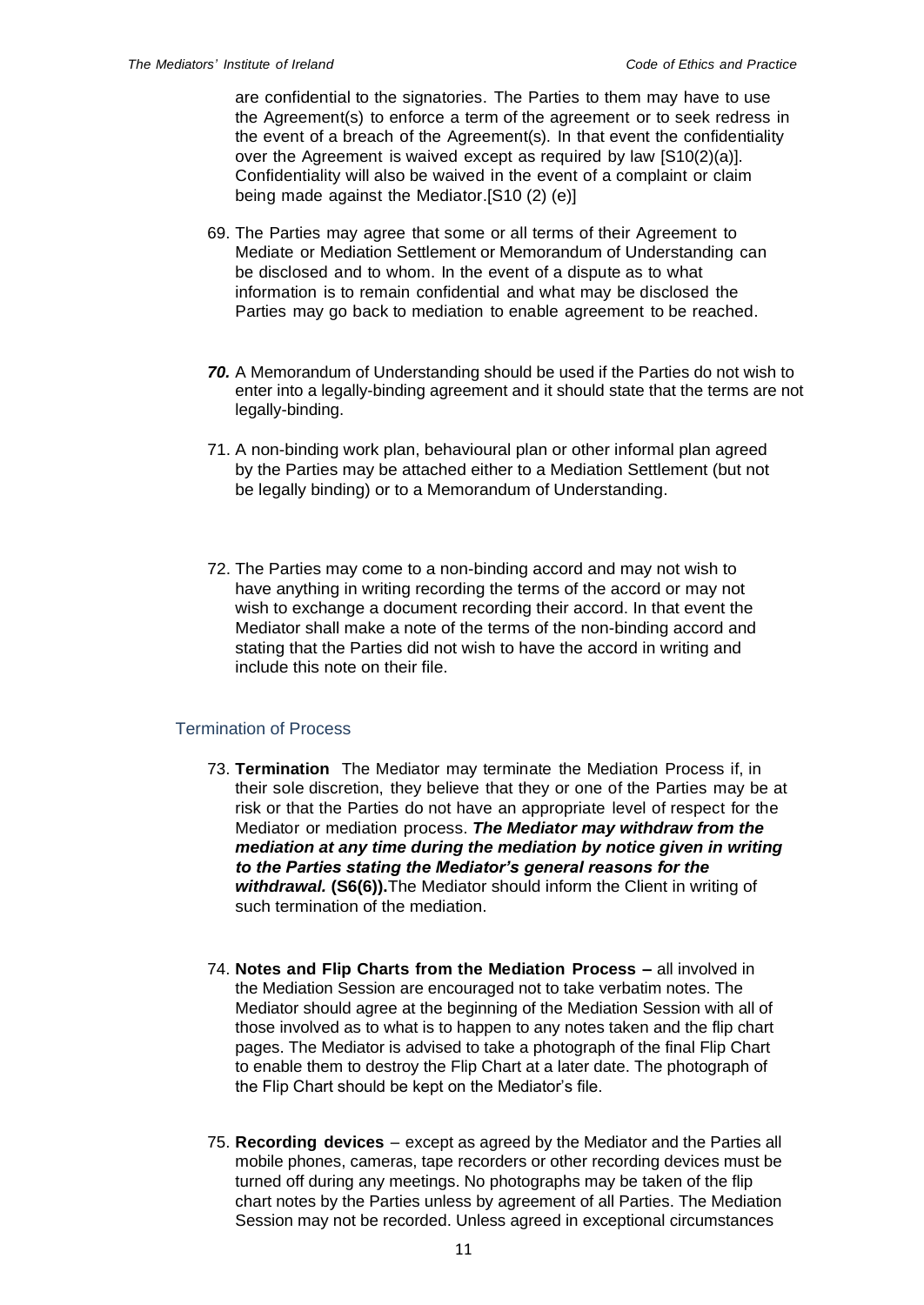by the Parties and the Mediator there shall be no recording of any meeting, call or electronic meeting during the Mediation Process.

76. **The Mediator's Notes**–The Mediator's own notes of the Mediation Process are the property of the Mediator and may not be disclosed to the Parties or the Clients, except as required in para 83 and 84 below.

### *77. "Enforceability of Mediation Settlements (S 11) (1)The parties shall determine*

*(a)if and when a mediation settlement has been reached between them, and (b)whether the mediation settlement is to be enforceable between them. (2)Notwithstanding subsection (1) and subject to subsection (3)a mediation settlement shall have effect as a contract between the parties to the settlement except where it is expressly stated to have no legal force until it is incorporated into a formal legal agreement or contract to be signed by the parties.* 

*(3)Without Prejudice to sections 8 and 8A (inserted by S20 of the Status of Children Act 1987) of the Family Law (Maintenance of Spouses and Children) Act 1976 and subject to subsection 4, a court may, on the application of one or more parties to a mediation settlement, enforce its terms except where the court is satisfied that –*

*(a)the mediation settlement* 

*(i)does not adequately protect the rights and entitlements of the parties and their dependents (if any),* 

*(ii)is not based on full mutual disclosure of assets, or (iii)is otherwise contrary to public policy*

*or*

*b. a party to the mediation has been overborne or unduly influenced by any other party in reaching the mediation settlement.*

*(4)Where a mediation settlement relates to a child. A court, in determining any application with regards to the mediation settlement, shall be bound by section 3(amended by section 45 of the Children and Family Relationship Act 2015) of the Guardianship of Infants Act 1964. (S11)*

78. *The Mediator in a mediation shall inform the Parties in writing of the date on which the mediation ends. (S18(2).*

## <span id="page-11-0"></span>Post mediation phase

- **79.** This phase will include the enforcement of any Mediation Settlement and will include the ongoing confidentiality provisions. It may include other provisions either from the Agreement to Mediate or the Mediation Settlement.
- *80. Where a mediation settlement relates to a child, a court, in determining any application with regard to the mediation settlement, shall be bound by section 3 (as amended by section 45 of the Children and Family Relationships Act 2015) of the Guardianship of Infants Act 1964."*

# <span id="page-11-1"></span>**Fundamental Principles**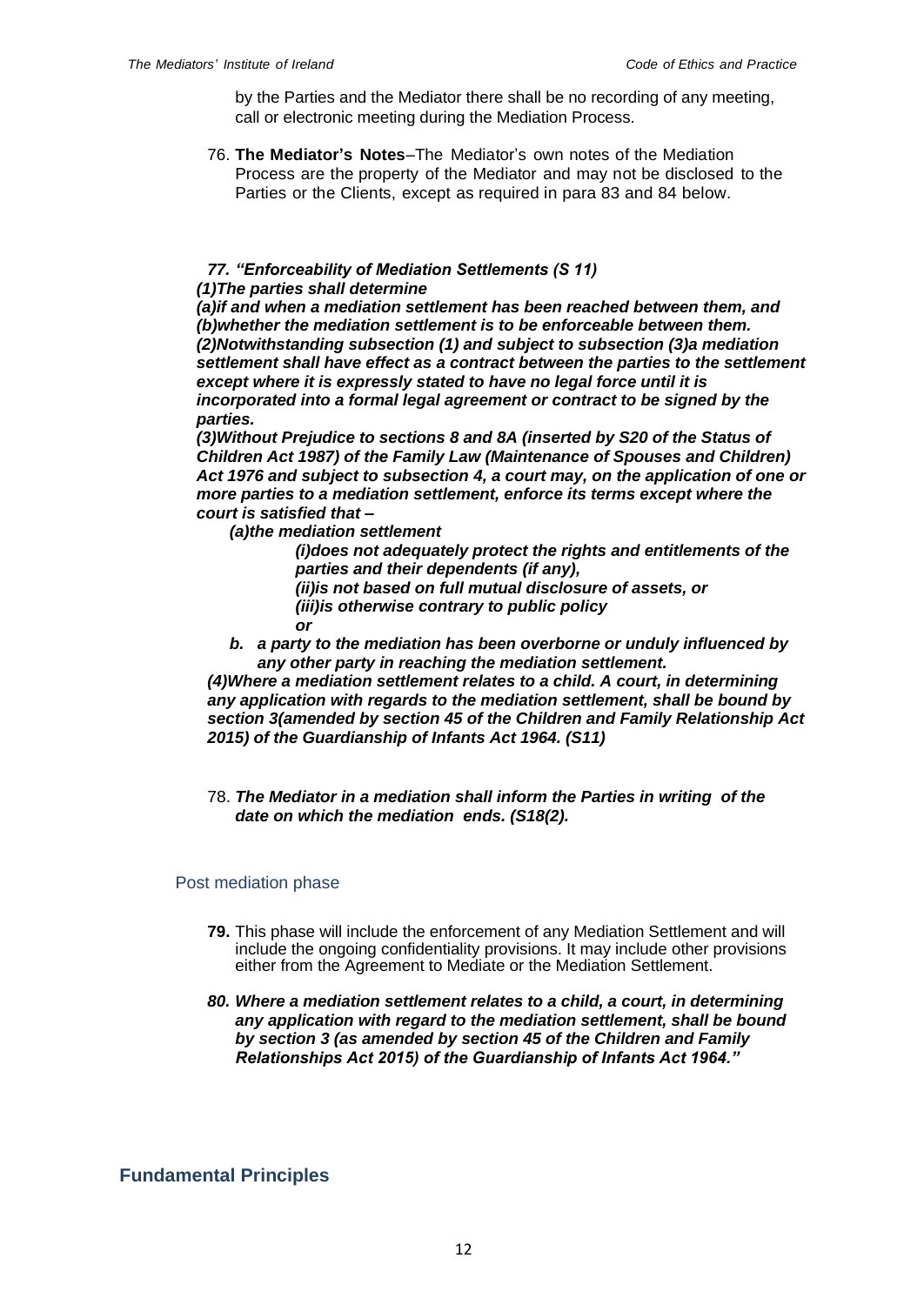#### <span id="page-12-0"></span>**Confidentiality**

- 81. The obligations of confidentiality that flow from the without prejudice nature of the Mediation Process, in which the Mediator plays an integral role, extend and apply to all Parties, Clients, Attendees and any participants involved in the Mediation Process including the Mediator.
- 82. The confidentiality applies to the Mediation Process as a whole and binds not only the Parties but third parties and the Mediator.
- *83. "10(1) Subject to subsection (2) and section 17, all communications (including oral statements) and all records and notes relating to the mediation shall be confidential and shall not be disclosed in any proceedings before a court or otherwise.*

*(2) Subsection (1) shall not apply to a communication or records or notes, or both, where disclosure -*

*(a)is necessary in order to implement or enforce a mediation settlement (b)is necessary to prevent physical or psychological injury to a party (c)is required by law*

*(d)is necessary in the interests of preventing or revealing –*

*(i)the commission of a crime (including an attempt to commit a crime) the*

*(ii) concealment of a crime, or*

*(iii)a threat to a party, or*

*(e) is sought or offered to prove or disprove a civil claim concerning the negligence or misconduct of the Mediator occurring during the mediation or a complaint to a professional body concerning such negligence or misconduct. (S10(1) and (2)).*

- *84. (3)Evidence introduced into or used in mediation that is otherwise admissible or subject to discovery in proceedings shall not be or become inadmissible or protected by privilege in such proceedings solely because it was introduced into or used in mediation."(S10(3)).*
- 85. The Mediator is obliged to explain to the Clients, the Parties and any Attendees the principles of confidentiality and the rules in relation to confidentiality as outlined in S10 of the Act how these rules operate. The Mediator shall ensure that any Attendees are bound by the same terms of confidentiality as the Parties and sign the Agreement to Mediate.
- 86. Mediation is confidential. The Mediator must not disclose, other than to the Client, that the mediation is taking place. No participant in any element of the Mediation Process may disclose anything discussed except as agreed by the Parties and / or for the identified exceptions contained in the Act as set out in Clause 83 above.
- 87. This is to ensure that confidentiality and the exceptions apply throughout the Mediation Process.
- 88. Confidentiality for a Mediator and any Trainee, Assistant or Observer in a mediation starts from the beginning of the Mediation Process. The Mediator should inform the Client and the Parties at the first opportunity that the Code of Ethics and Practice governs both the Parties, Attendees and Clients as well as the Mediator from the start of the Mediation Process.
- 89. It is accepted that in some types of mediation the rules of confidentiality may differ slightly from the above. In the event of any issue arising in relation to confidentiality, the nature of the mediation and the "normal"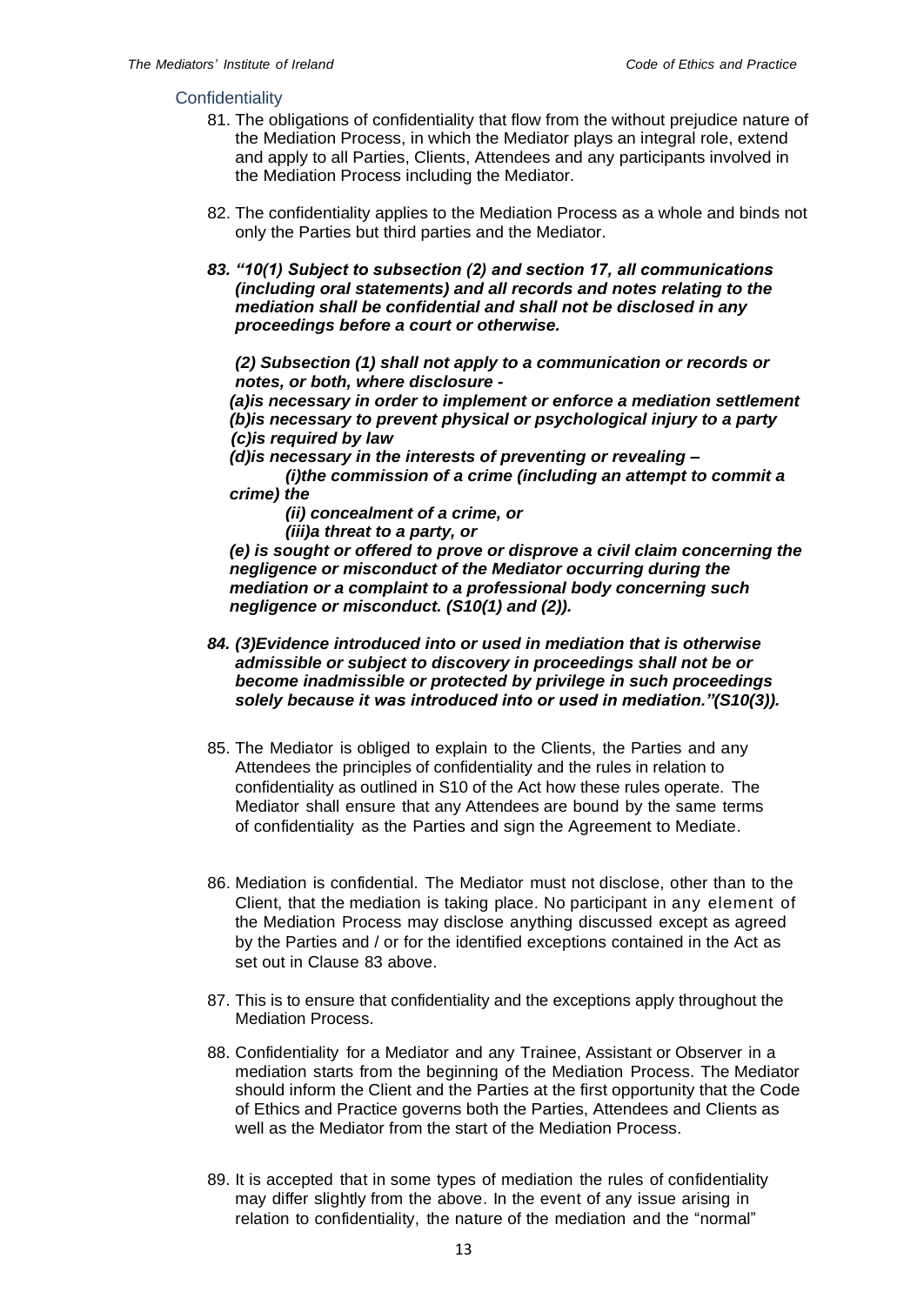rules for that type of mediation will be taken into account.

- *90. Subject to subsection (2) and section 17 all communications (including oral settlements) and all records and notes relating to the mediation shall be confidential and shall not be disclosed in any proceedings before a Court or otherwise. [S10]*
- 91. **Separate Meetings/Caucus Meetings** All matters communicated with the Mediator including in emails, at separate meetings or phone conversations during the Mediation Process are confidential to those included in those discussions except where express permission has been given for all or some of the information to be shared with the other Parties, with the Client or for the purposes of obtaining legal or other advice.
- 92. **Clients** (where the Client is not a Party) Except as below, neither the Mediator nor the Parties shall give any information regarding the Mediation Process or content to the Client unless agreed by all of the Parties. The Mediator may inform the Client of the length of the mediation (for the purposes of costs), of any review meeting or subsequent Mediation Sessions and whether or not agreement has been reached. If other information is to be given by the Parties or the Mediator to the Client it should be agreed exactly what information may be given and who is to give it.
- 93. **Confidentiality of Communications between Mediator, the Client and the Parties –** Where, during the Mediation Process, the Mediator has a discussion or written exchanges with one Party, they should not reveal the contents of those communications to the other Party except with the express agreement of the first Party. The Parties are not entitled to see any written exchange of communications between the Mediator and the Client and/or the Client's Attendees or between the Mediator and the other Party including their Attendees. The Mediator should be particularly aware of confidentiality in relation to online meetings.

## <span id="page-13-0"></span>Voluntary Participation

94. *Participation in mediation shall be voluntary at all times***. (S6(2)).** Any party to mediation or the Mediator may leave the process at any time. *Subject to subsections (7) and (8) and subject to the confidentiality of the mediation the mediator may withdraw from the mediation at any time during the mediation by notice in writing given to the parties stating the mediator's general reasons for the withdrawal.***(S6(6))**

#### <span id="page-13-1"></span>Impartiality and Neutrality

95.**Impartiality and Neutrality** – *The mediator shall …. (b) act with impartiality and integrity and treat the parties fairly. (S8(2)(b))*. Impartiality means freedom from favouritism, bias or prejudice. The Mediator must not take sides. If a Mediator believes that they cannot remain impartial they shall terminate the mediation.

96.The Mediator must remain neutral as to the content and the outcome of the mediation. Nothing shall prevent the Mediator from talking to, phoning, communicating with or meeting one Party with or without the knowledge of the other Party provided it has been explained to the Parties that this might happen and that impartiality and neutrality are maintained.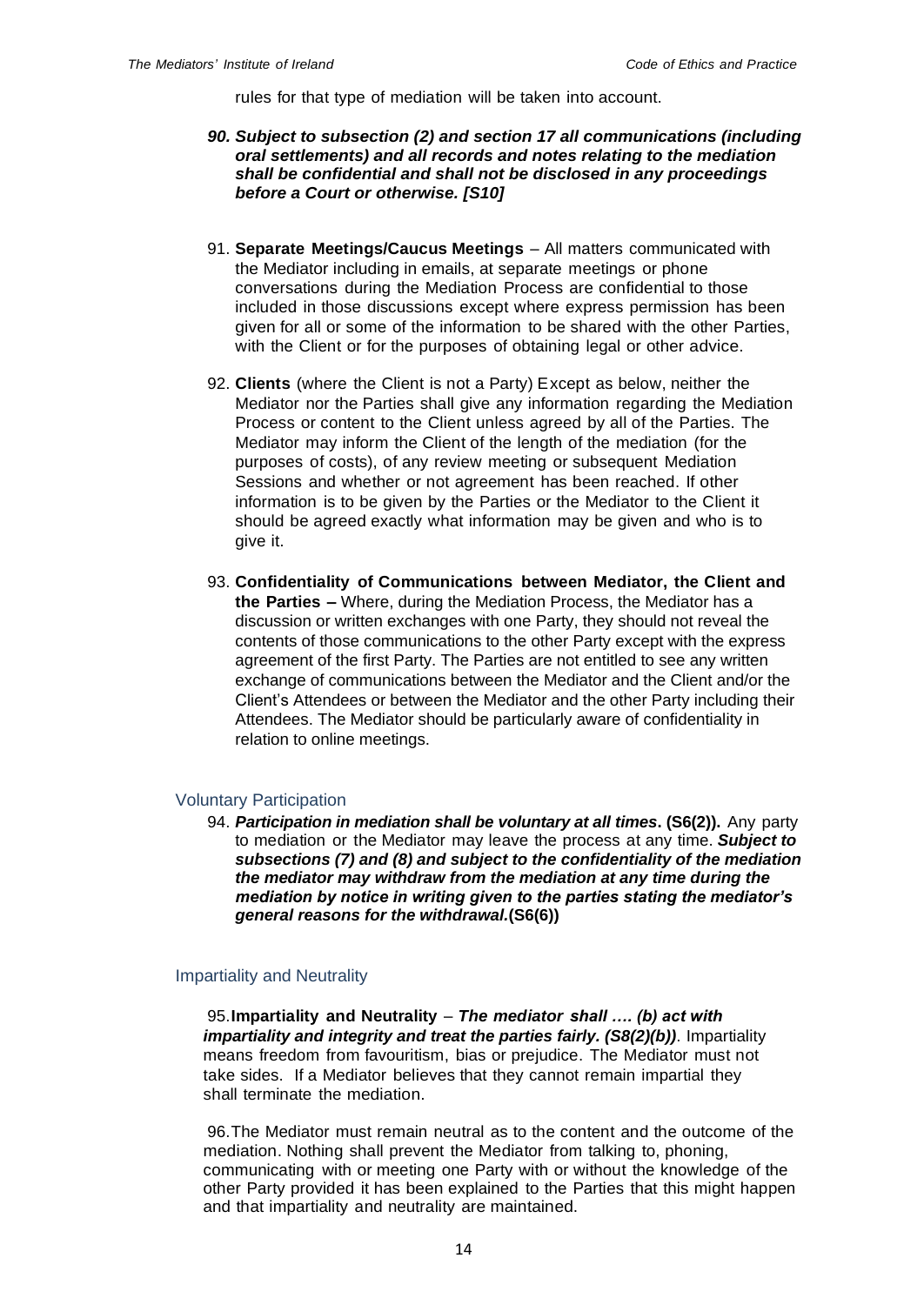#### <span id="page-14-0"></span>**Respect**

97. **Respect** – An underlying and fundamental principle of the Mediation Process is respect between the Mediator and the Parties and of the process. If this respect is missing in the process and the Mediator believes that the lack of the respect is or is likely to affect the process the Mediator may terminate the mediation.

## <span id="page-14-1"></span>Self-Determination

- *98.* **Self-Determination** The Parties make the decisions in relation to the outcome of the mediation. The Mediator is there to help that process. *It is for the parties to determine the outcome of the mediation (S6(9)).*
- 99. **Informed Decision-Making** Mediation is based on the principle of informed decision- making.

### <span id="page-14-2"></span>**Mediator Requirements**

- 100. **Competence – The Mediator may only mediate where they have the appropriate** training, knowledge and competence to mediate effectively in the dispute.
- 101. **If during the mediation a Mediator feels they are moving outside** their level of competence they should take one or more of the following steps : pause the mediation; seek advice; introduce a co-Mediator or alternative Mediator(s) or other person, advisor or expert or withdraw from the mediation. The Mediator shall have regard to the needs of the Parties. A Mediator's competence will depend on whether the Mediator met the standards applicable at the time the mediation took place.
- 102.Mediators with practising certificates must only practice within their level of competence That level of competence will be different for each Mediator depending on their qualifications, their further education, their experience and their reflective practice. They may be more competent at one type of mediation than another. They may practice in one area of practice or in more than one area. Whether they were competent in any particular mediation in which an issue or complaint arose will depend on whether the Mediator met the standards applicable at the time the mediation took place.
- 103.The MII may, from time to time specify additional requirements that MII Mediators must meet to be deemed "competent" to practice in particular areas of mediation.
- 104.The MII will notify members of any such additional requirements or variations and may produce practice notes with which Mediators are bound to comply.
- 105.Every Mediator is required to be aware of the law relating to how they conduct their personal professional practice and, where appropriate, codes of practice, guidelines and regulations. In particular where the Mediator's practice brings them into the area of Child Protection, elder abuse, self-harm, abuse or welfare issues, the Mediator must inform themselves of any appropriate legislation, policies and guidelines.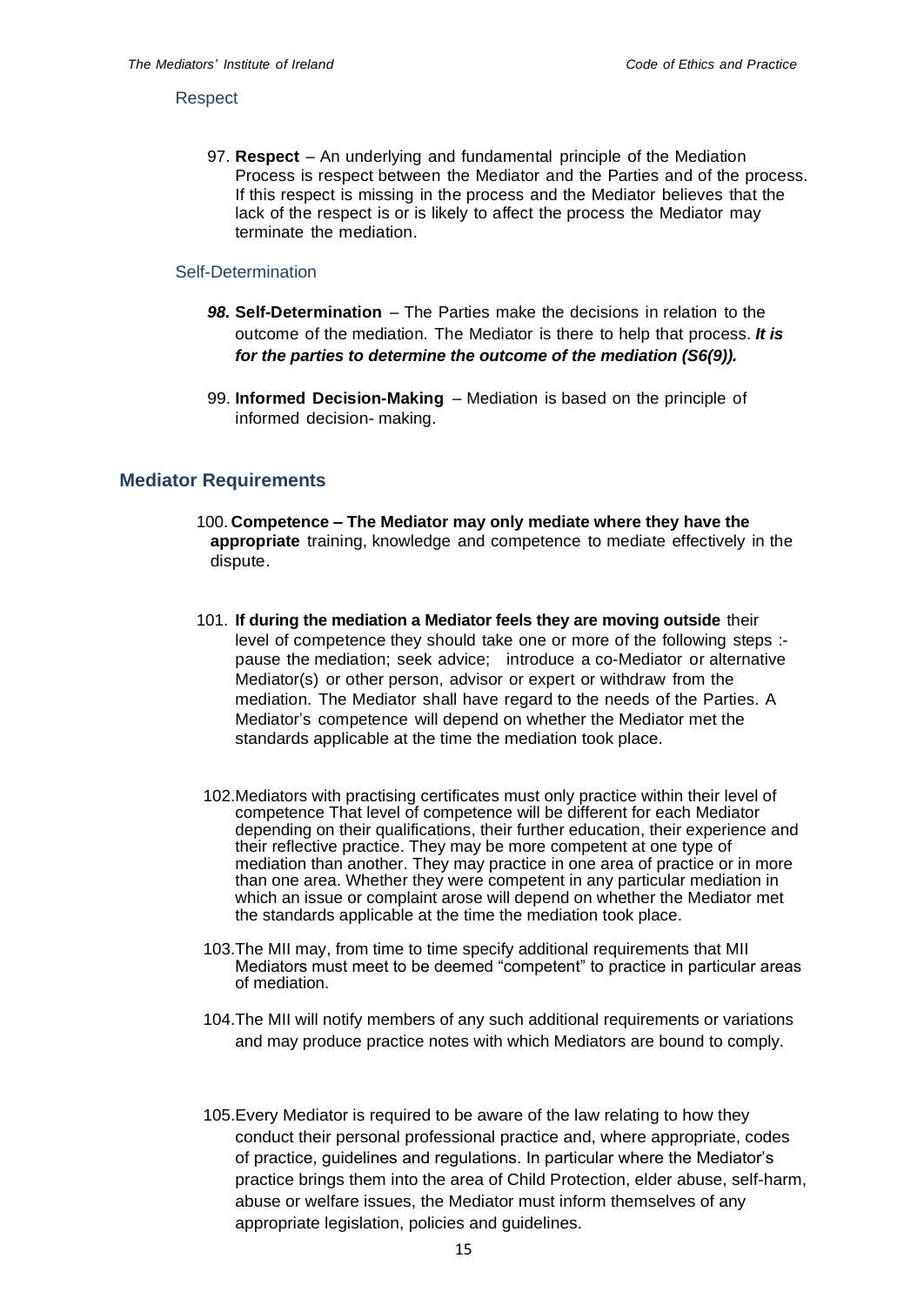- 106.**Record-Keeping** The Mediator must open a file in each case at the start of the Mediation Process and they must ensure that all mediation notes and records are stored on the file which should be kept securely and confidentially. A Mediator may belong to another institute or organisation and may have other requirements in relation to record keeping. Mediation records must be destroyed and disposed of securely at the appropriate time.
- 107. The MII advises that, subject to the current provisions of data protection legislation and GDPR, all of the Mediator's notes and any papers in the mediation should be retained after the mediation process is finished for a period of at least 7 years. In accordance with Clause 74 the Mediator may substitute a photograph of any flip charts for the original flip chart used in the mediation. A clause in relation to the retention of documents should be included in the Agreement to Mediate.
- 108.The Mediator must be aware of all relevant legislation relating to recording and storage of personal information, especially the Freedom of Information, GDPR and Data Protection legislation, and how it applies to their own mediation work.
- 109.**Reflective Practice**: **Supervision/Case Consultancy/ Mentoring/Sharing and Learning** Training. Reflective practice is a mandatory requirement for MII Mediators. Mediators are advised to improve their professional practice by reflecting on their performance in their mediations and reflective practice is a requirement of Continuing Professional Development. This reflective practice can either be carried out in one-to-one sessions or in group sessions at the option of the Mediator. See also paras xx below.
- 110.For the purpose of this reflective practice and training the Mediator may, disclose anonymised information arising in any mediation that they have been involved with provided that they do so in such a way that the identity of any of the Clients or Parties cannot be ascertained from the information given. The onus is on the Mediator to ensure that those others involved in the reflective practice are also bound by confidentiality.
- 111. T**rainers & Trainees** Any trainer and trainee using real cases by way of example for teaching purposes should ensure the identity of the Client and/or the Parties is protected. Any person learning the identity of a Client or Party has a duty to maintain the confidentiality of such information.

# <span id="page-15-0"></span>**Continuing Professional Development**

- 112. **Continuing Professional Development** Continuing Professional Development is an essential and mandatory requirement for all Certified and Advanced Mediators.
- 113.The Mediator shall, at a minimum, comply with The Mediators' Institute of Ireland's current requirements for CPD. They should attend educational programmes and related activities to maintain and enhance their knowledge and skills related to mediation. The Mediator will continue their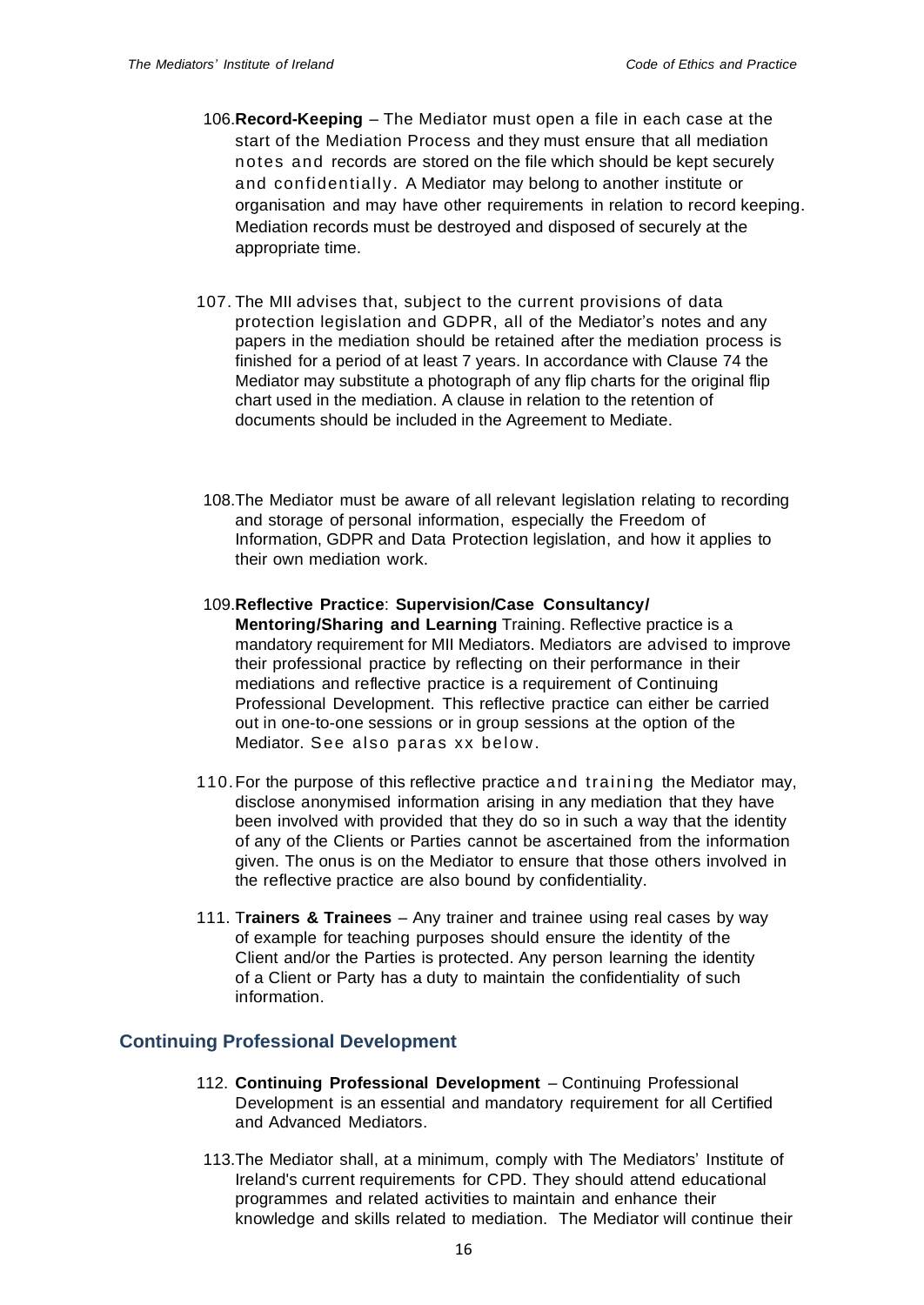professional education and be personally responsible for their ongoing professional development.

#### <span id="page-16-0"></span>**Fees**

- 114. **Fees** *Prior to the commencement of the mediation the parties and the mediator shall prepare and sign a document (in this Act referred to as an "agreement to mediate" appointing the mediator and containing the following information …(b) the manner in which the fees and costs of the mediation will be paid.* **(S7(b)).** If fees are payable, prior to the Mediation Session the Mediator must clearly explain to those paying the fees how the fees, outlays, VAT and charges are calculated. Any options for paying the fees should also be discussed.
	- *(1) Unless ordered by a court or otherwise agreed between the parties, the parties shall (a) pay to the mediator the fees and costs agreed in the agreement to mediate or (b) shall share equally the fees and costs of the mediation. (S20(1)). The fees and costs of a mediation shall be reasonable and proportionate to the importance and complexity of the issues at stake and to the amount of work carried out by the mediator.* **(S20(2))**
- 115.Subject to Clause 114 above the fees charged may take account of the type of mediation, the complexity of the matter, the expertise of the Mediator and the time required. Some Mediators charge on an hourly basis, some on a half-day basis, some on a whole-day basis, or a combination of these. Some Mediators charge overtime if the mediation goes past a certain time or number of hours. Some Mediators will not charge any fee. Some Mediators will look for payment on account in advance. Some may charge a minimum fee.
- **116.***The fees and costs of the mediation shall not be contingent on its outcome.* **(S6(10)).**
- **117.**At whatever stage the Parties leave or end the mediation, they or the Client must pay all fees due to the Mediator to that point. If fees and / or costs have been paid in advance to the Mediator, the Mediator must repay the excess amount of fees and / or costs paid to them to the relevant Party / Parties/ Client. *Where the Mediator withdraws from the mediation under subsection (b) the Mediator shall return the fees and costs paid in respect of that portion of time during which the Mediator was paid to act as Mediator and for which he or she will no longer act as the Mediator.* **(S6(8)).**
- 118.Due to competition and restrictive practice law, the MII is not allowed to obtain, hold or give out details of charges of any Mediators. Mediators should not fix levels of fees with other Mediators.

## <span id="page-16-1"></span>**Insurance**

119.I**nsurance** – The Mediator must have appropriate Professional Indemnity Insurance or have the risk underwritten to cover their mediation practice and must make a declaration annually to The MII to this effect. The Mediator is responsible for ensuring that their insurance cover is adequate. If requested by the Parties or the Client, the Mediator must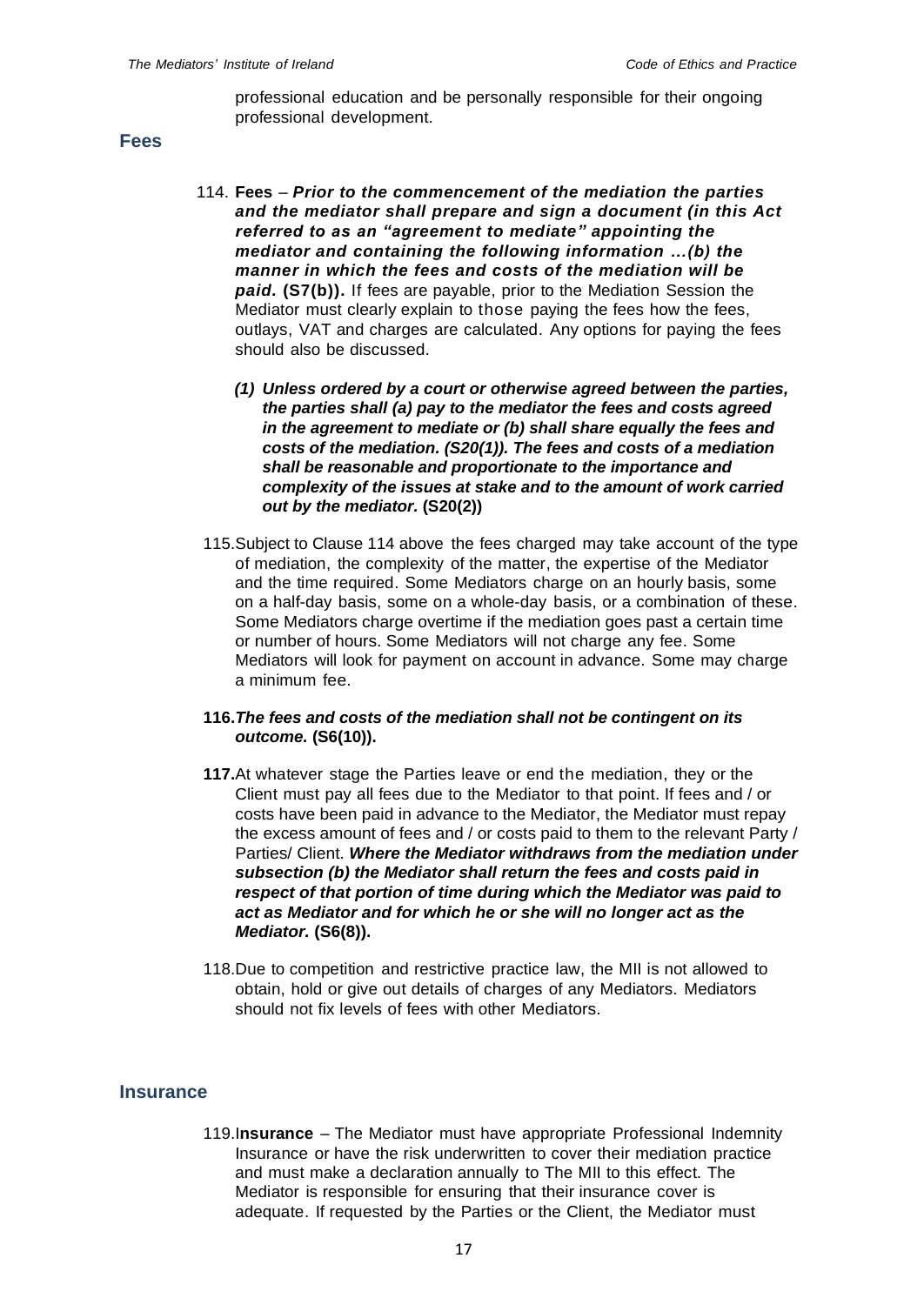provide details of their professional indemnity insurance and their qualifications.

#### *120. Mediator Report to Court [S17]*

*(1)Where, following an invitation by the court under S16(1) of the Act, the Parties to the proceedings concerned engage in mediation and subsequently*  apply to the court to re-enter the proceedings, the mediator shall prepare and *submit to the court a written report which shall set out –*

> *(a)where the mediation did not take place, a statement of the reasons as to why it did not take place or (b) where the mediation took place –*

- *(i) a statement as to whether or not a mediation settlement has been reached between the parties in respect of the dispute the subject of the proceedings, and*
- *(ii) if a mediation settlement has been reached on all, or some only of the matters concerning that dispute, a statement of the terms of the mediation settlement.*

*(2)Except where otherwise agreed or directed by the court, a copy of a report prepared under subsection (1) above shall be given to the parties at least 7 days prior to its submission to the court. (S17(1) and (2)*

#### *Effect of mediation on limitation and prescription periods*

- *121.(1)In reckoning a period of time for the purposes of a limitation period specified by the Statute of Limitations the period beginning on the day on which an agreement to mediate is signed and ending on the day which is 30 days after either (a) a mediation settlement is signed by the Parties or (b) the mediation is terminated, whichever first occurs shall be disregarded. (S18(1))*
- 122.**Complaints, Disciplinary Process, Legal Action** If a Mediator requires to defend themselves against a complaint, disciplinary process or any other legal or other action arising out of a Mediation Process they may, without the prior approval of the Client or any Party or other person or body, disclose items that occurred within the Mediation Process but only to such an extent as to respond to and answer matters raised against them. S10 (2) (e)
- 123. If the Mediator is required by law to give evidence in relation to a mediation they should answer the questions asked and not volunteer information about the mediation that is not relevant to the questions.
- 124.**Complaints**  The Mediator agrees to be subject to current MII Complaints Procedure, Disciplinary Procedure, and Appeals Procedure, except where prohibited by law and agrees to make the Parties and /or Clients aware of these procedures in the event of any issues arising. Where a query, issue or complaint is raised with the MII, the MII reserves the right to give primary reliance to the Act followed by reliance on the MII Code of Ethics and Practice.

## <span id="page-17-0"></span>**Practising as a Mediator**

125.**Practising as a Mediator** – To practice as a Mediator a member must meet the current accreditation requirements and must only practice